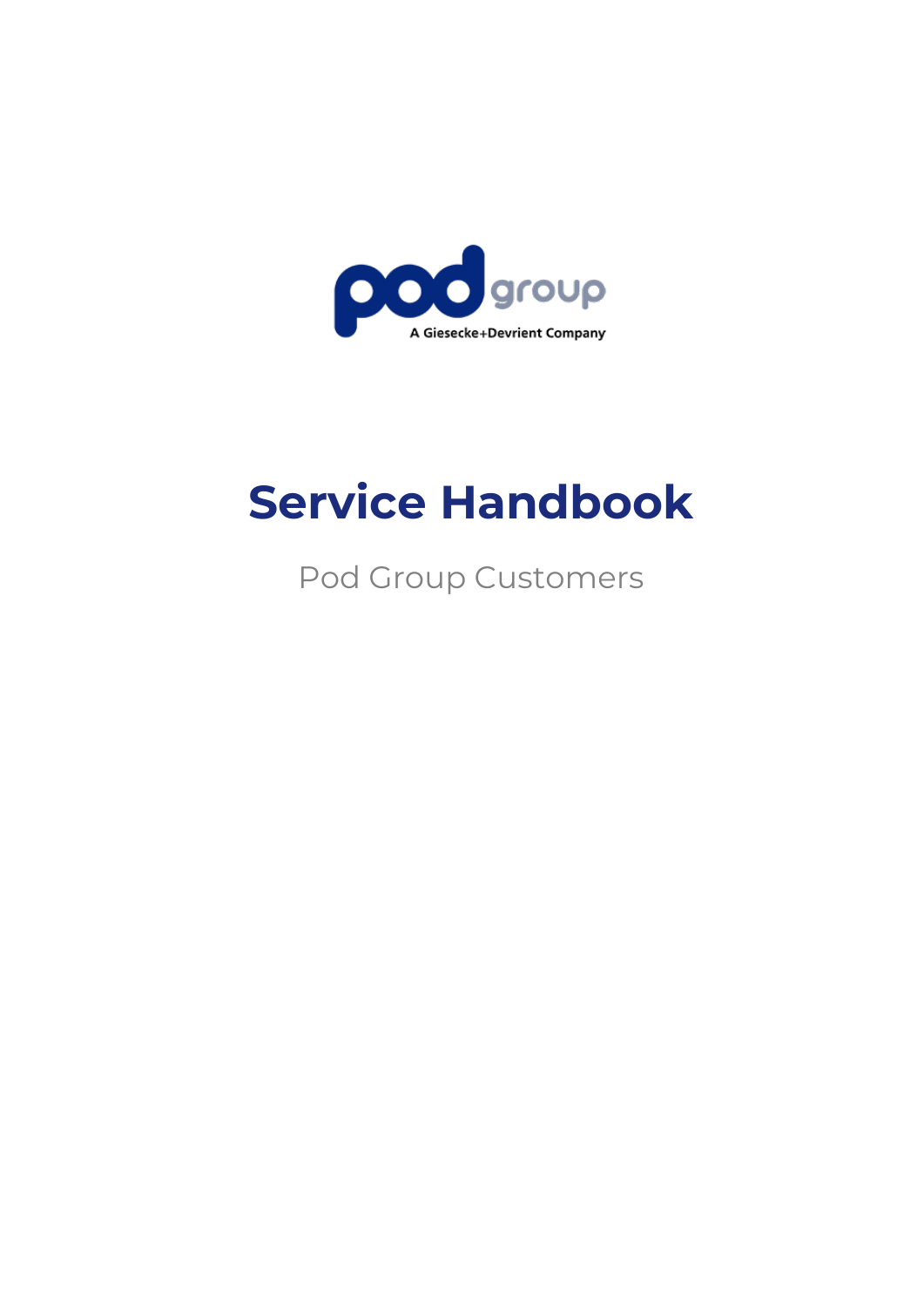

## **Table of Contents**

| Introduction                                   |                                                              | 3  |
|------------------------------------------------|--------------------------------------------------------------|----|
| <b>Service Operations</b>                      |                                                              | 3  |
| <b>Pod Group Support Services</b>              |                                                              | 5  |
| How to contact the Service Desk                |                                                              | 5  |
| Access to ePortal                              |                                                              | 6  |
| <b>Ticket Types</b>                            |                                                              | 7  |
| Incident                                       |                                                              | 7  |
| Service Request                                |                                                              | 7  |
| Problem Management                             |                                                              | 7  |
| <b>Ticket Information</b>                      |                                                              | 8  |
| Updating Information on Tickets                |                                                              | 8  |
| <b>Ticket Severity Classification</b>          |                                                              | 8  |
| Incident Severity Classification               |                                                              | 8  |
| Service Request Severity Classification        |                                                              | 9  |
| Problem Severity Classification                |                                                              | 9  |
| <b>Ticket Response</b>                         |                                                              | 10 |
| <b>Ticket Resolution and Closure</b>           |                                                              | 11 |
| Change Management                              |                                                              | 12 |
| Maintenance Windows                            |                                                              | 13 |
| Notifications                                  |                                                              | 13 |
| Challenges to Change Notifications             |                                                              | 14 |
| Service Level Agreement                        |                                                              | 15 |
| <b>Professional Services Escalation Matrix</b> |                                                              | 15 |
| Annexes                                        | Error! Bookmark not defined.Annex 1. Service Level Agreement | 16 |
| Annex 2. Service Availability                  |                                                              | 17 |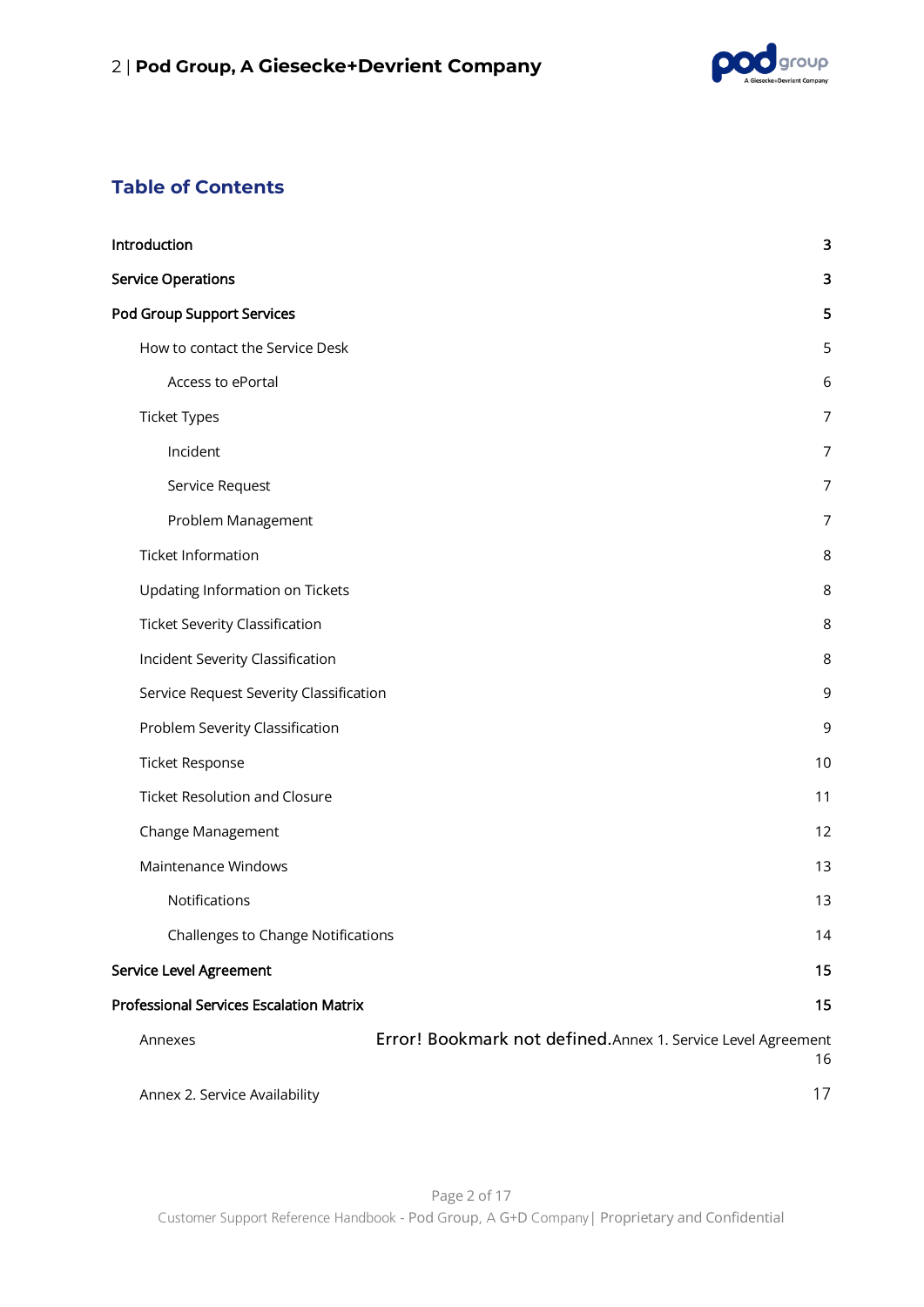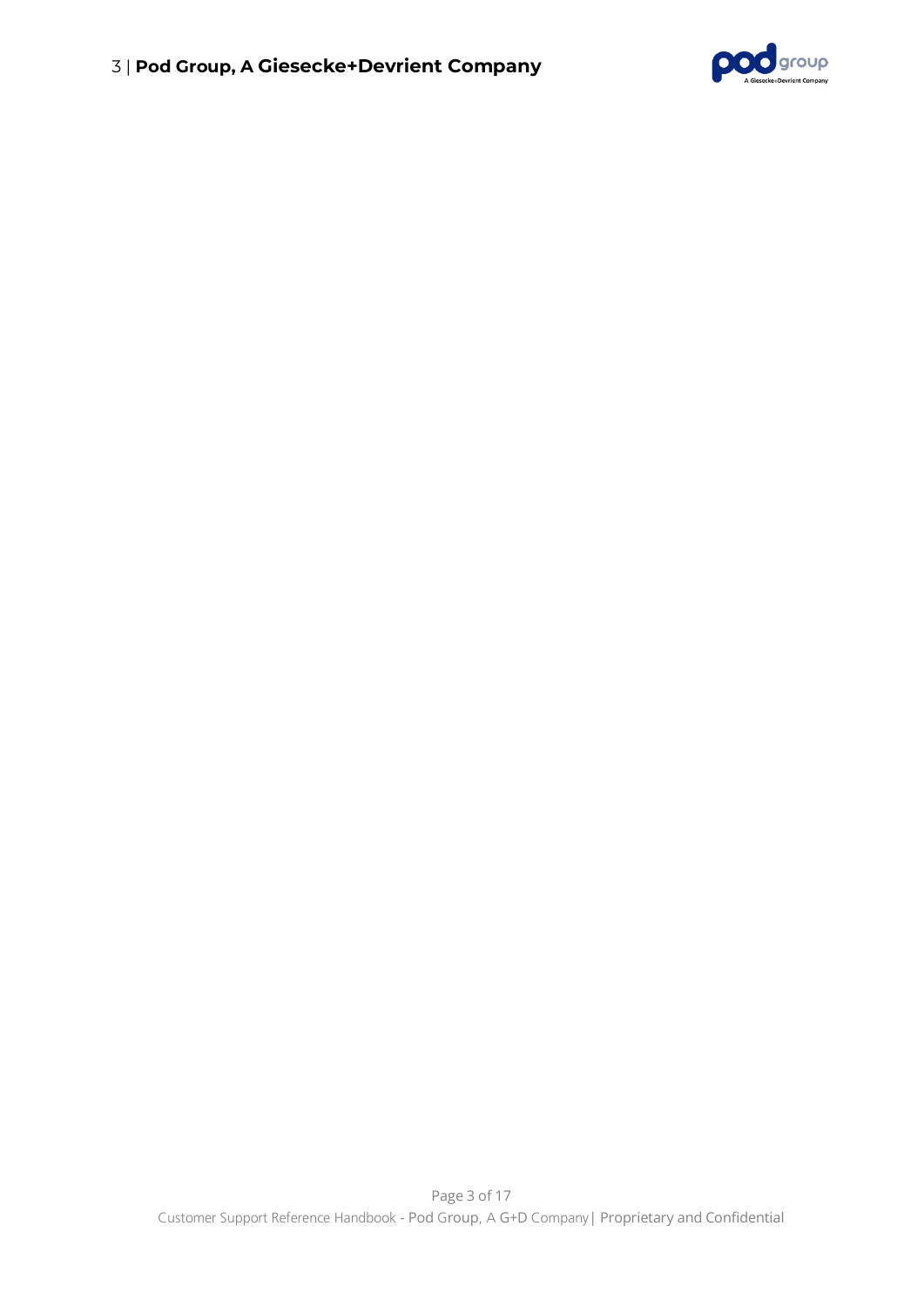

## **Document History**

| <b>Date</b>   | <b>Name</b> | <b>Change</b>            | <b>Version</b>   |
|---------------|-------------|--------------------------|------------------|
| October 2021  | <b>NOC</b>  | <b>Draft Compilation</b> | V <sub>0.1</sub> |
| November 2021 | <b>NOC</b>  | 1 <sup>st</sup> Revision | V <sub>0.2</sub> |
| January 2022  | <b>NOC</b>  | <b>NOC Revision</b>      | V <sub>0.3</sub> |

# <span id="page-3-0"></span>Introduction

In July 2021, Giesecke+Devrient (G+D), a global security technology group headquartered in Munich, Germany, acquired Pod Group in order to expand its connectivity business portfolio.

By merging both companies, we intend to create even more efficiency and value for our customers and be able to bring better and more innovative solutions to market. One such change is the new support system providing 24/7 back up to our customers with individual technical support from a dedicated team of experts.

## *Tickets can be raised through [eportal,](https://gdmsps-portal.gi-de.com/ePortal/) support widget on Pod IoT Suite or over the phone.*

One of the biggest consequent changes will be related to ticket submission, which is explained further below in this document.

This Service Handbook describes how our Support Services operate, based on ITIL best practices and processes.

<span id="page-3-1"></span>This document shall be an appendix to the main Master Agreement established between Pod Customers and Pod Group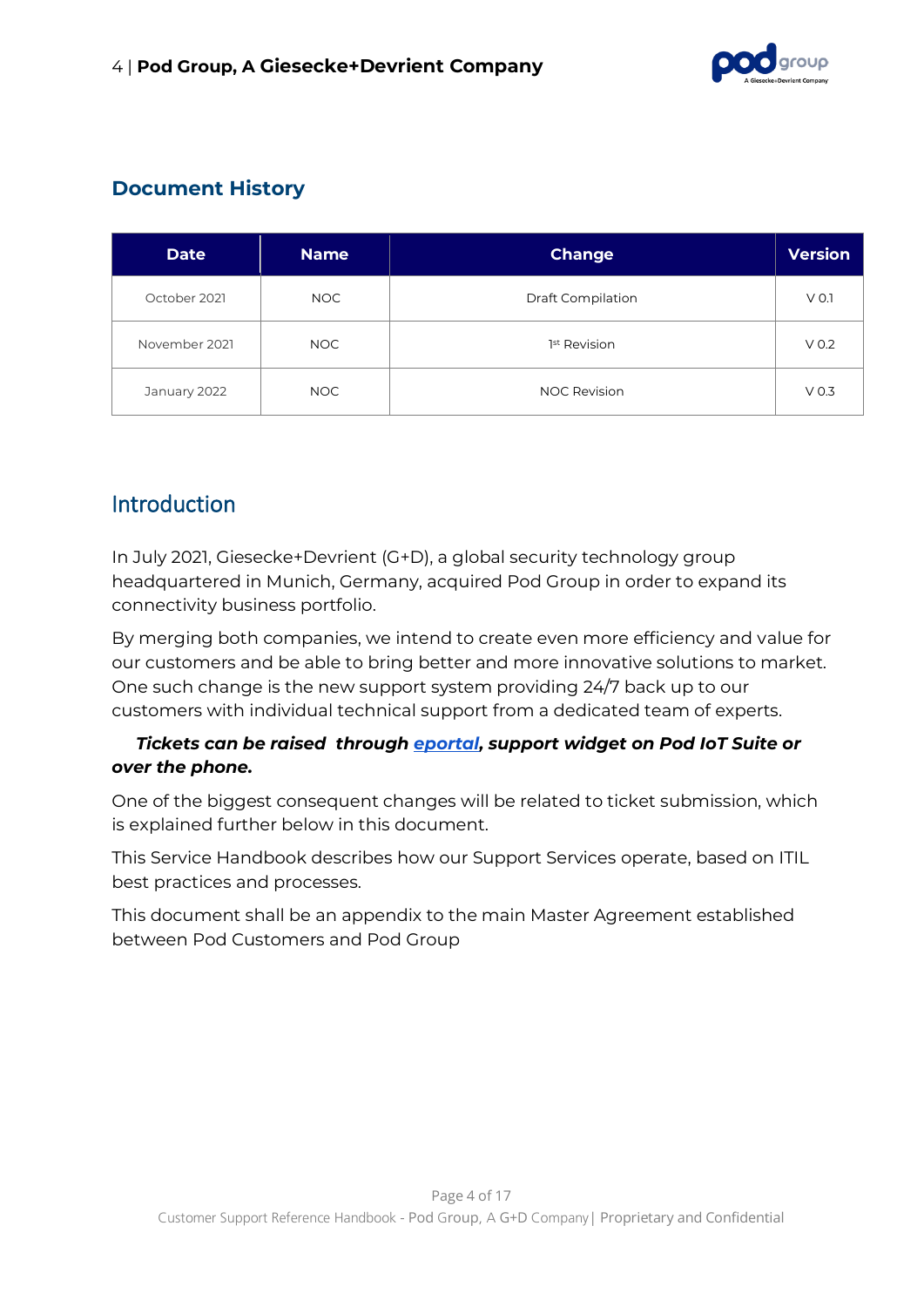

# Service Operations

The objective of ITIL Service Operations is to ensure that IT services are delivered effectively and efficiently. Service Operations include the fulfilling of user requests, resolving service failures, fixing of problems, as well as carrying out routine operational tasks.

The NOC (Network Operations Center) team is responsible for operating and carrying out the activities and processes required to deliver the services within agreed SLA (Service Level Agreements) that include the following:

- Incident Management Management of unplanned interruption or degradation in performance of a service. The Incident Management process aims to restore IT services to their defined service levels as quickly as possible
- Request Fulfillment A request for information, standard change or access to a service
- Problem Management Proactive and reactive problem management with the objective to prevent problems and incidents, eliminate repeating incidents, and minimize the impact of incidents that cannot be prevented
- Change Management Enable beneficial changes impacting or potentially impacting the services - to be made with minimum disruption of the service
- Event Management Real-Time monitoring of events that occur through the IT infrastructure, connectivity infrastructure and the service layer to allow for normal operation and to detect and escalate exceptional conditions
- User Access Management Management of providing the right access privileges to the right users
- IT Continuity Management Ensures minimum agreed Service Levels can be provided, by reducing the risk from disaster events to an acceptable level and planning for the recovery of IT services and connectivity services running through our core.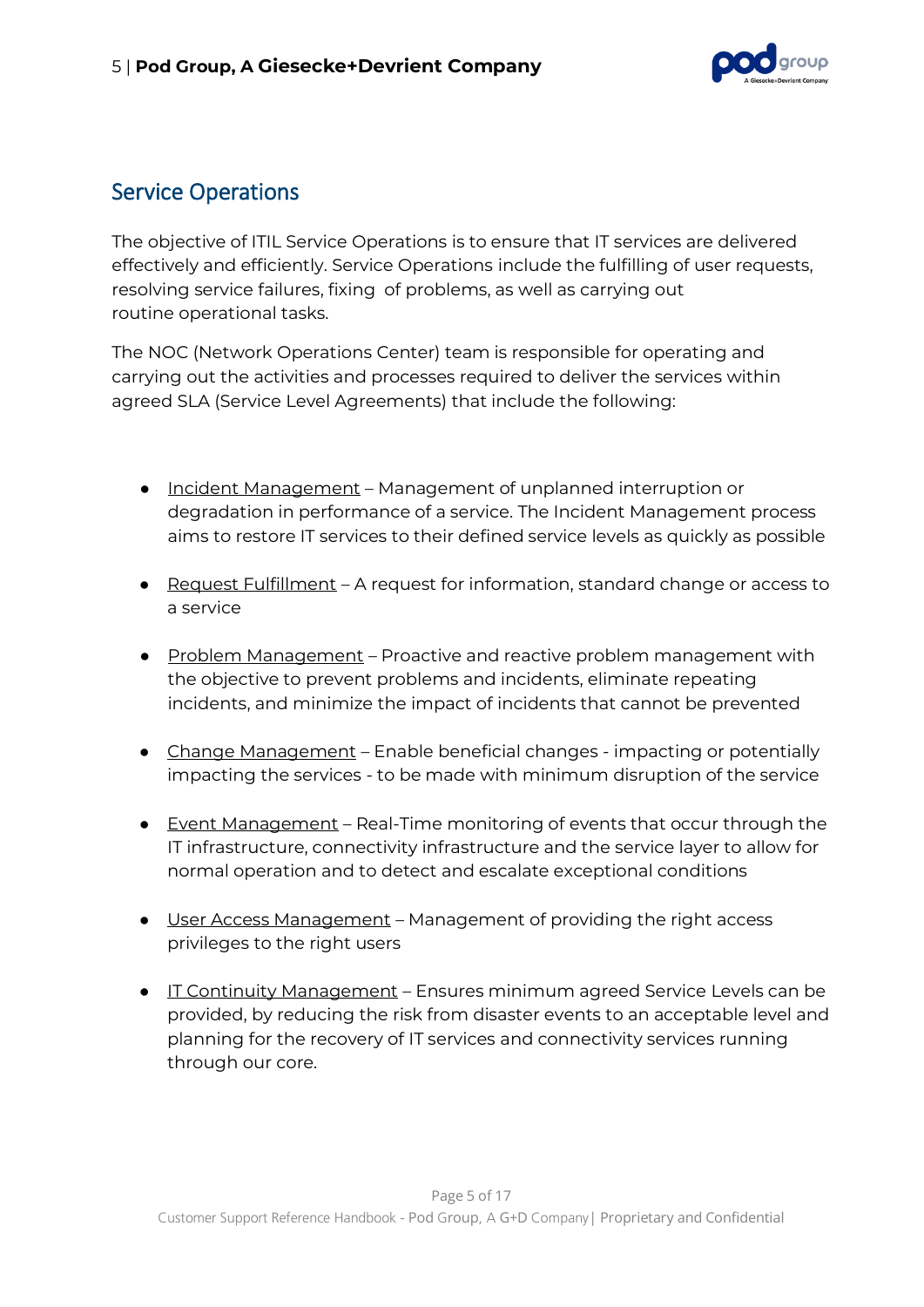

# <span id="page-5-0"></span>Pod Group Support Services

## <span id="page-5-1"></span>How to contact the Service Desk

The Service Desk for this service is operated by our NOC (Network Operations Center) team and operational 24x7x365 i.e. 24 hours a day, 7 days a week, 365 days a year and can be accessed during the support hours specified in your SLA. Any incident requests received with Priority High will be handled as soon as they're acknowledged while the rest of the incidents with lower priorities will be handled during working days.

The Service Desk is the Single Point of Contact (SPOC) for all customer communication on matters relating to the Operations Support including, but not limited to, incident reporting, registering tickets, related expert technical support and Change Management.

There are three ways to contact NOC:

1. Recommended method: through ePortal [https://gdmsps-portal.gi](https://gdmsps-portal.gi-de.com/ePortal/)[de.com/ePortal/](https://gdmsps-portal.gi-de.com/ePortal/)

Key users in your organization are able to access the ePortal ticketing platform, can log tickets, interact with the NOC team and follow up incidents from the platform.

You will receive an email from Service Now with the new credentials. Username will be your email address.

In case of any issues with receiving the email with your password you can email [NOC.Global@gi-de.com](mailto:NOC.Global@gi-de.com) or call the support lines mentioned below. Please do not use this email for any other requests.

Additional users can be requested through a Service Request (SRQ) ticket.

- 2. Through the support widget on Pod IoT Suite.
- 3. For CRITICAL ISSUES that require **immediate** attention **ONLY**, you can call the NOC team using the numbers you can find on our website and by selecting 1-SUPPORT. Regional contact numbers are below:
- UK: +44 (0)1223 850 900
- USA: +1 415 7070 500
- Spain: +34 954 050 200
- Hong Kong: +852 5803 2400

Customer Support Reference Handbook - Pod Group, A G+D Company| Proprietary and Confidential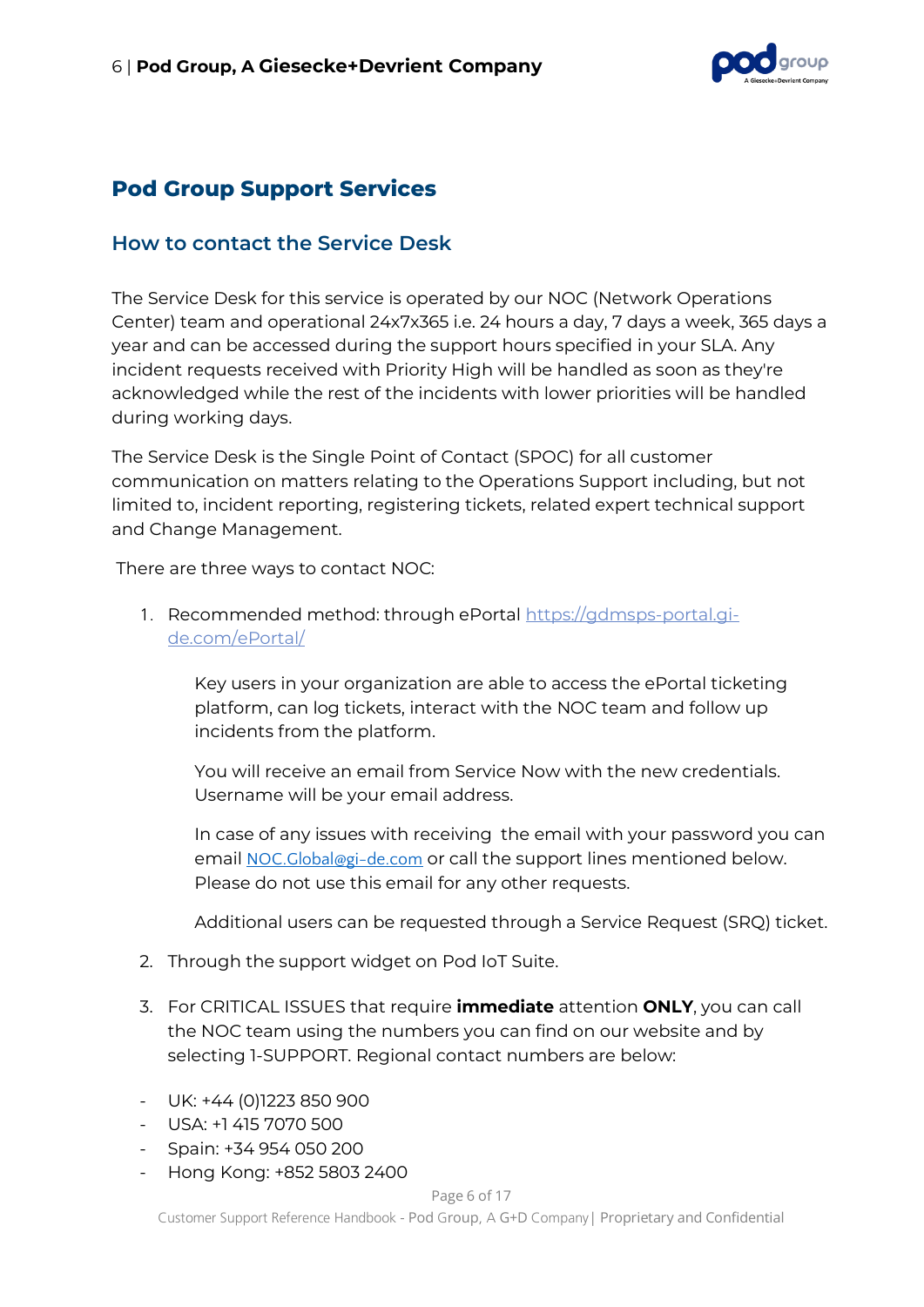

- Mexico: +52 55 5350 2400

#### <span id="page-6-0"></span>Access to ePortal

The Service Desk can only be accessed by the customer's technical and/or support staff who are authorized and registered in the ticketing system.

Our Customers must provide a list of authorized contacts – including the main contact - and may modify this list at any time, provided the NOC team is given notice of the changes in advance. The main contact will be responsible for the authorization of new contacts. All users of Pod IoT Suite have already been authorized and registered in the ticketing system.

Customers also have the ability to add a group email (Distribution List/DL) to the ePortal contact list. Key service users should continue to maintain their own ePortal credentials as account contacts.

The DL access will require two-step authentication. DL users have access to ticket creation and its associated actions (view/update). Change authorization remains the responsibility of our Customers selected key contact and/or the DL only. Change requests submitted by the DL must specify the name of the originator for acceptance. Customers are exclusively responsible for the maintenance of any DL list. Pod and G+D have no ability to monitor or maintain any DL members.

Note that you are **limited to five ePortal contacts** per contract with the exception of existing clients. For existing clients, as mentioned above, we have uploaded all their Pod IoT Suite users as ePortal contacts.

The initial setup is determined during the transition phase of the project. Once the service has gone live, the contact list can be modified by initiating a service request ticket (see section 3.2.2).

The NOC team distinguishes between "normal" contacts and "change management" related contacts. For every contact our Customers must indicate if:

- The contact is authorized to open tickets (ePortal authorization)
- The contact should receive automated emails from the ticketing tool and is able to update tickets by email

Please whitelist the @gi-de.com domain, as you will receive all the planned maintenance and incident notifications from [gdmsps.support@gi-de.com.](mailto:gdmsps.support@gi-de.com)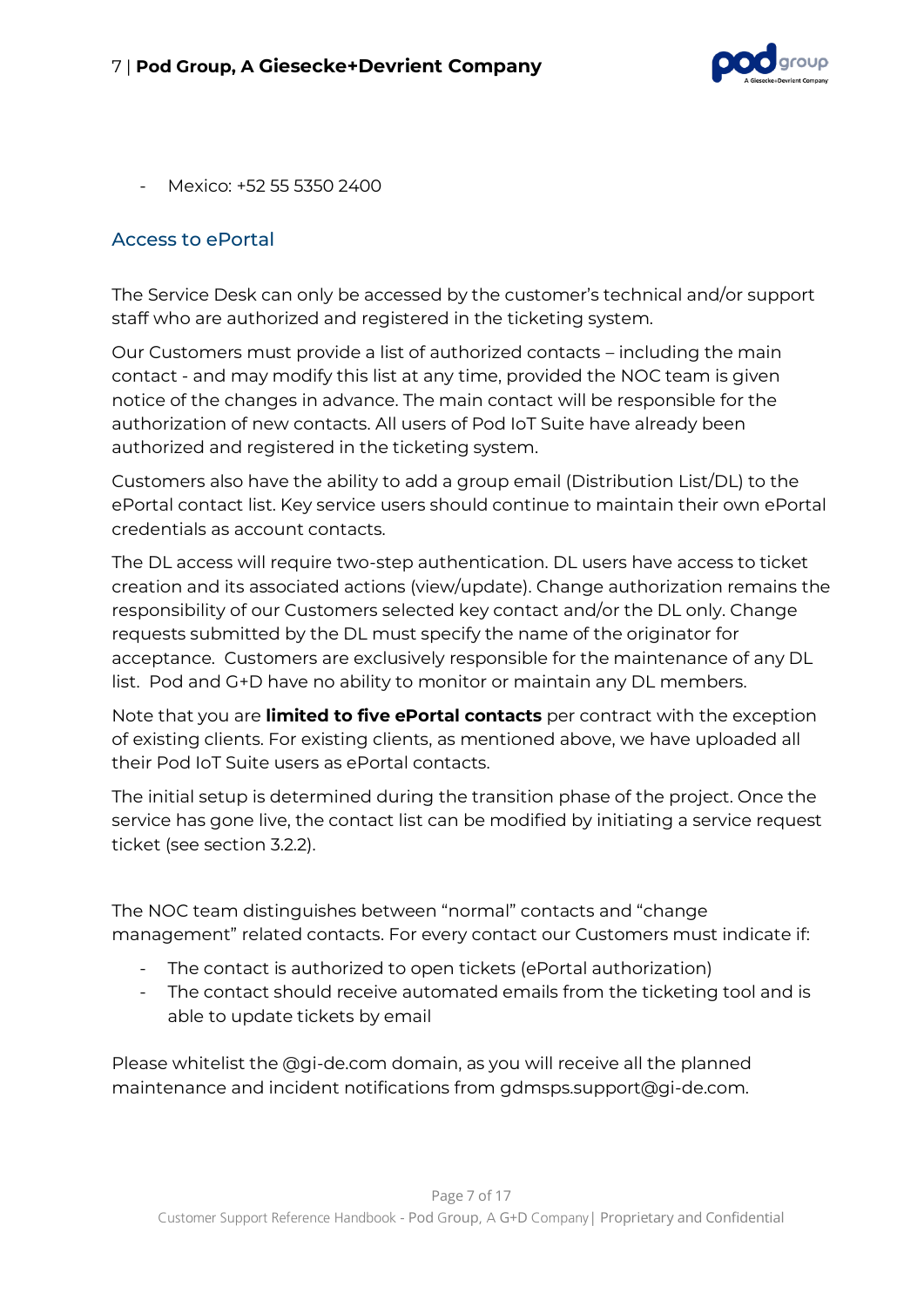

## <span id="page-7-0"></span>Ticket Types

This section outlines the different types of tickets that the NOC team uses to structure customer support requests. All SLAs (Incident, Service Request and Problem Management) are defined under the Service Level Agreement document.

## <span id="page-7-1"></span>Incident

An incident is an unplanned interruption or degradation of service. The Incident Management process aims to restore the service as quickly as possible, by minimizing the impact on the customer's service.

## <span id="page-7-2"></span>Service Request

Service Request is the method for the customer to get standard services, general information, to deliver information or ask questions about the services. A typical Service Request can be related to the IT infrastructure (such as allowing a new IP address on the customer side to access ePortal), questions around the Pod IoT Suite platform, requests for information or user access management.

## <span id="page-7-3"></span>Problem Management

A problem is the unknown cause (root cause) of one or more incidents. Problem Management seeks to minimize the adverse impact of incidents by preventing incidents from happening. For incidents that have already occurred, Problem Management tries to prevent these incidents from happening again.

**The Problem Management process can only be initiated by the NOC team.**

The NOC team will create a Problem ticket ,when applicable, based on the diagnosis or solution of a concrete Incident ticket or as a result of the analysis of several incidents.

When a "high" impact Incident ticket is resolved, a Problem ticket is automatically opened for further investigation. When these high impact incidents are resolved, the underlying root cause is analyzed within the Problem Management process and concluded with the Root Cause Analysis (RCA), which is shown to our Customers via a Problem Report. Further steps are then decided based on the outcome.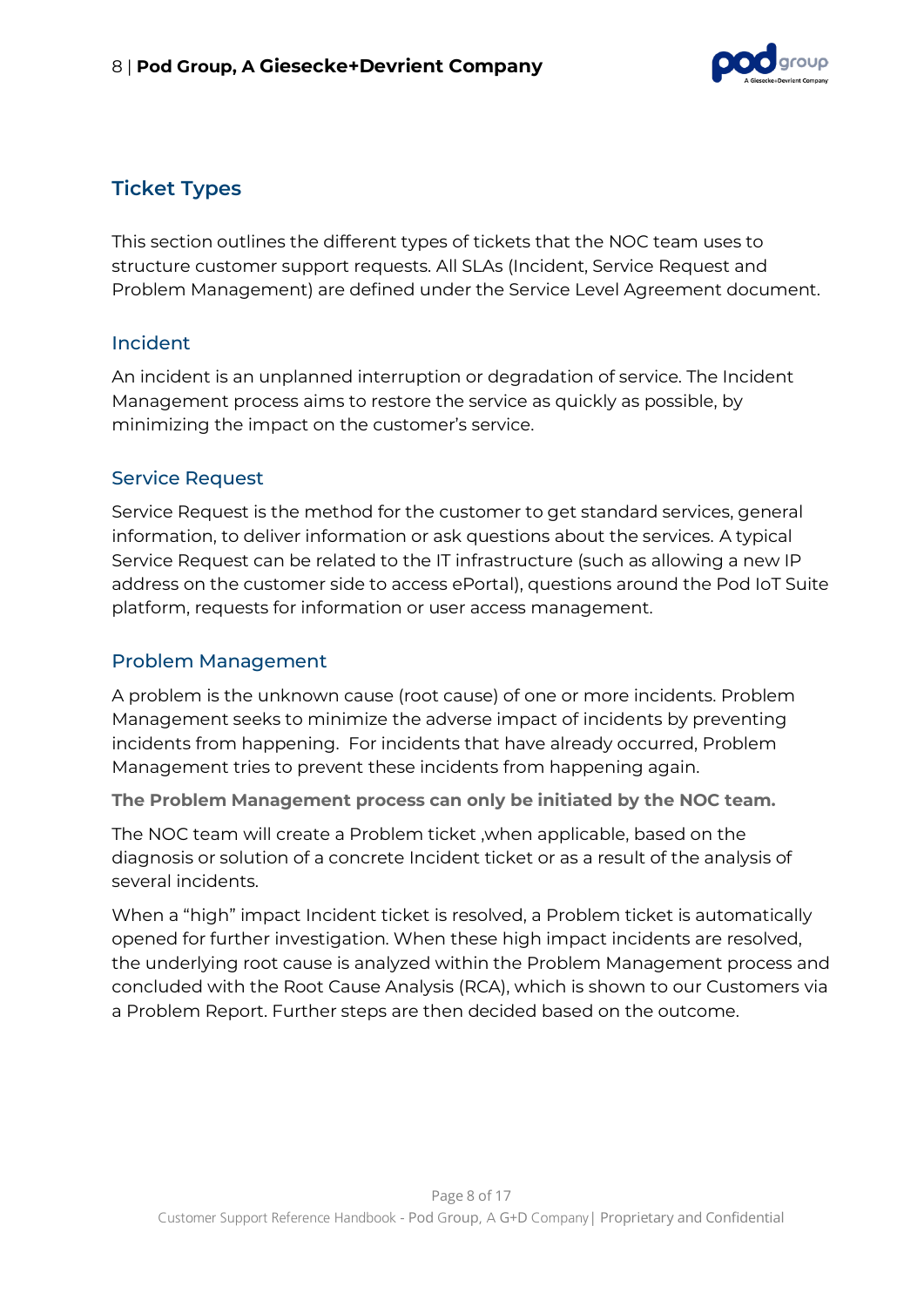

## <span id="page-8-0"></span>Ticket Information

The customer must provide as much relevant information as possible to facilitate the immediate start of NOC team activities.

All tickets are logged and tracked in the ePortal Ticketing System, including incidents reported by telephone.

Tickets are identified by a unique ticket number (INCxxx, SRQxxx, PRBxxx, CHGxxx).

## <span id="page-8-1"></span>Updating Information on Tickets

Open tickets can be updated by our Customers at any time. There are two different ways to submit a ticket update, as follows:

#### **Via ePortal**:

- the preferred method is through the "additional info" field in ePortal NOTE: (GDPR / private sensitive data should not be provided on this field, use "data privacy" fields instead)

#### **Via e-mail (ticket updates only). Preconditions**:

- User needs to be included on the authorized contact list [gdmsps.support@gi-de.com](mailto:gdmsps.support@gi-de.com) address needs to be included as a recipient of the email

- The subject of the email starts with +ticketID+ (the ticket ID between "+" signs)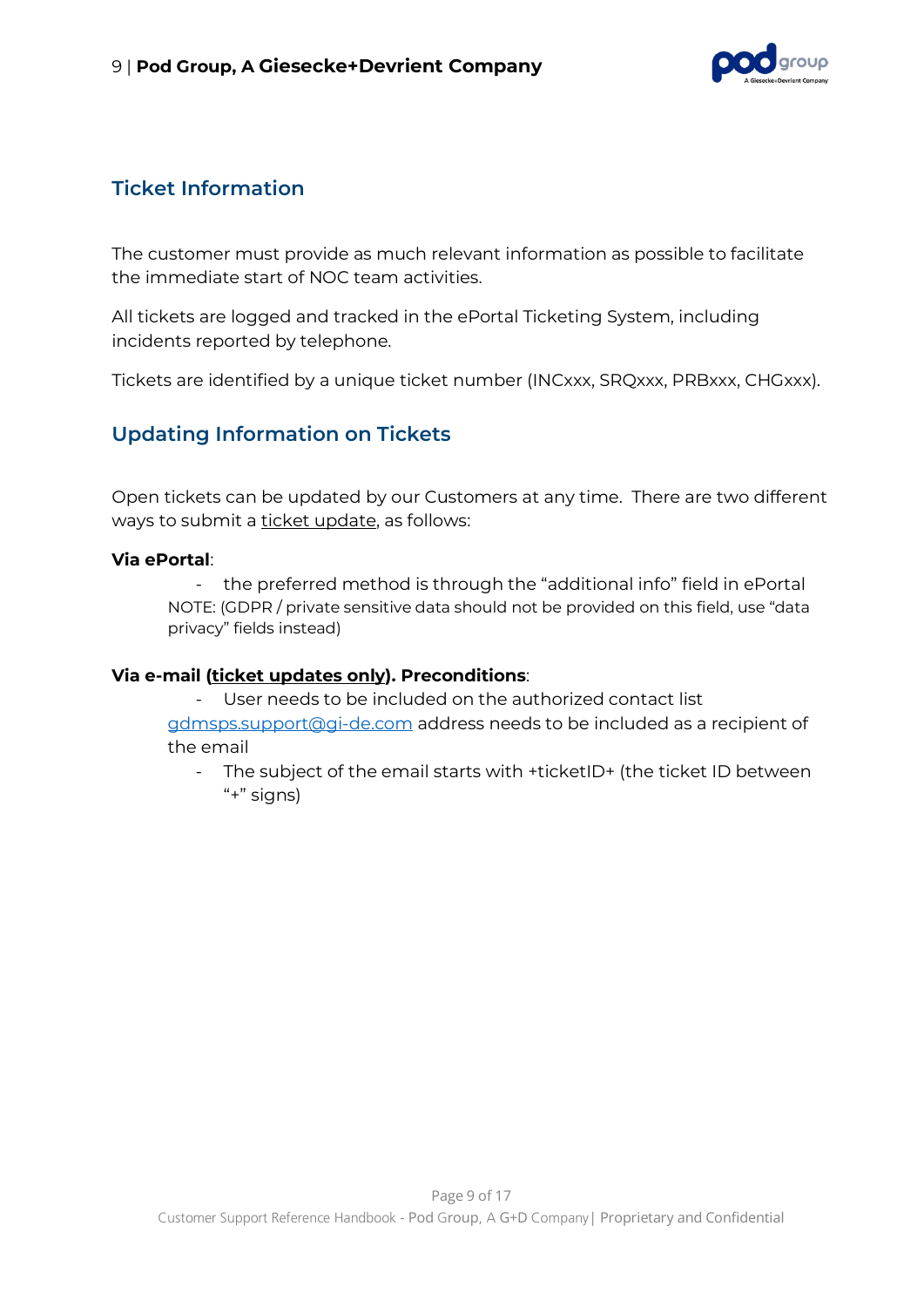

## <span id="page-9-0"></span>**Ticket Severity Classification**

NOC team uses "impact" (refers to the potential impact on delivered services) as the basis for ticket severity classification.

#### <span id="page-9-1"></span>**Incident Severity Classification**

Incidents can be categorized as "High", "Medium" or "Low" according to the following classification. In the case of an Incident with a "High" impact, we recommend that our Customers open a ticket via ePortal and call the G+D Service Desk / NOC to ensure proper and immediate attention.

| <b>Impact</b> | <b>Classification</b>                                                                                                                                                                                                                      |  |  |
|---------------|--------------------------------------------------------------------------------------------------------------------------------------------------------------------------------------------------------------------------------------------|--|--|
| High          | A global problem that severely impacts all end-users and the ability to conduct<br>business.                                                                                                                                               |  |  |
| Medium        | A serious issue that involves partial functionality loss, which impairs some or<br>part of the Customer's operations affecting multiple end-users. This may<br>include a roaming issue affecting devices roaming in a key region.          |  |  |
| Low           | A medium-to low-impact problem that affects an individual or a small number<br>of end-users or involves partial functionality loss which impairs some<br>operations but otherwise allows the Customer to continue to function<br>normally. |  |  |

Before creating a ticket our Customers must carry out impact analysis and prioritize any incident into one of the categories listed in the table above.

At its election, the NOC team will make a similar priority designation regarding each incident. Determination of the final impact level is subject to reasonable discussion between the parties.

In the event the parties are unable to agree on the appropriate impact level for an incident, at the election of our Customer, the NOC team shall proceed with the Customer's prioritization. However, the NOC team is entitled to an appropriate adjustment in its favour in the event that after resolution of the incident the priority level requested by our Customers is determined by the NOC team to have been incorrect.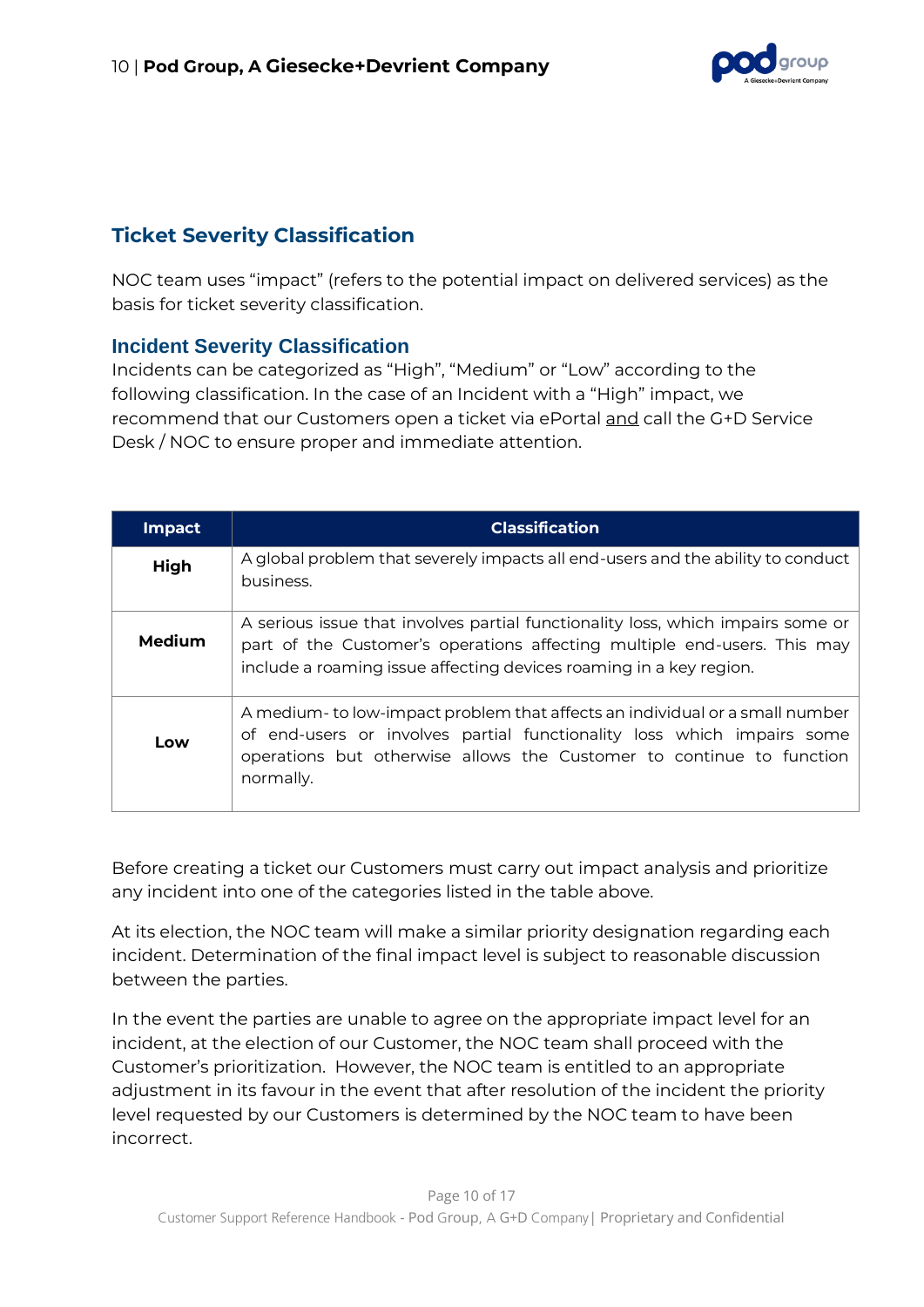

## <span id="page-10-0"></span>Service Request Severity Classification

Service Requests can only be categorized with impact "Low".

## <span id="page-10-1"></span>Problem Severity Classification

As stated in section 3.2.3, Problem tickets can only be raised by the NOC Team. The severity classification follows the same guidelines as for Incident tickets (section 3.4.1).

## <span id="page-10-2"></span>Ticket Response

#### **Upon receipt of a ticket, NOC team will:**

- Provide an acknowledgement notifying our customer's appropriate representative/s (pre-defined "contacts") by an automated email with a ticket reference and an update on the ticket status if available at that time.
- Provide updates on ticket status.
- Request additional information or action needed on our customer's side in order to continue with ticket resolution ("Action required"). In this case, the ticket will show the status "On Hold" and the SLA clock will be stopped until the information has been provided or the required action undertaken by the customer.
- Provide resolution information. Once the ticket is resolved, an automated notification will advise our Customers accordingly.

Our Customers have (3) days to confirm that the ticket has been resolved. If there is no answer within this time frame the ticket will be automatically closed. Tickets cannot be reopened once they are closed.

All the ticket-related information is shown on ePortal. However, depending on certain conditions, the appropriate contacts will receive an automated email notification with ticket updates. The table below lists the various notifications types.

The subject line of these emails is built as follows:

*G+D - <customer company name>/<contract ID>/<service type> - <ticket ID> - <ticket impact> - <keyword> - <environment> - <title of the ticket>*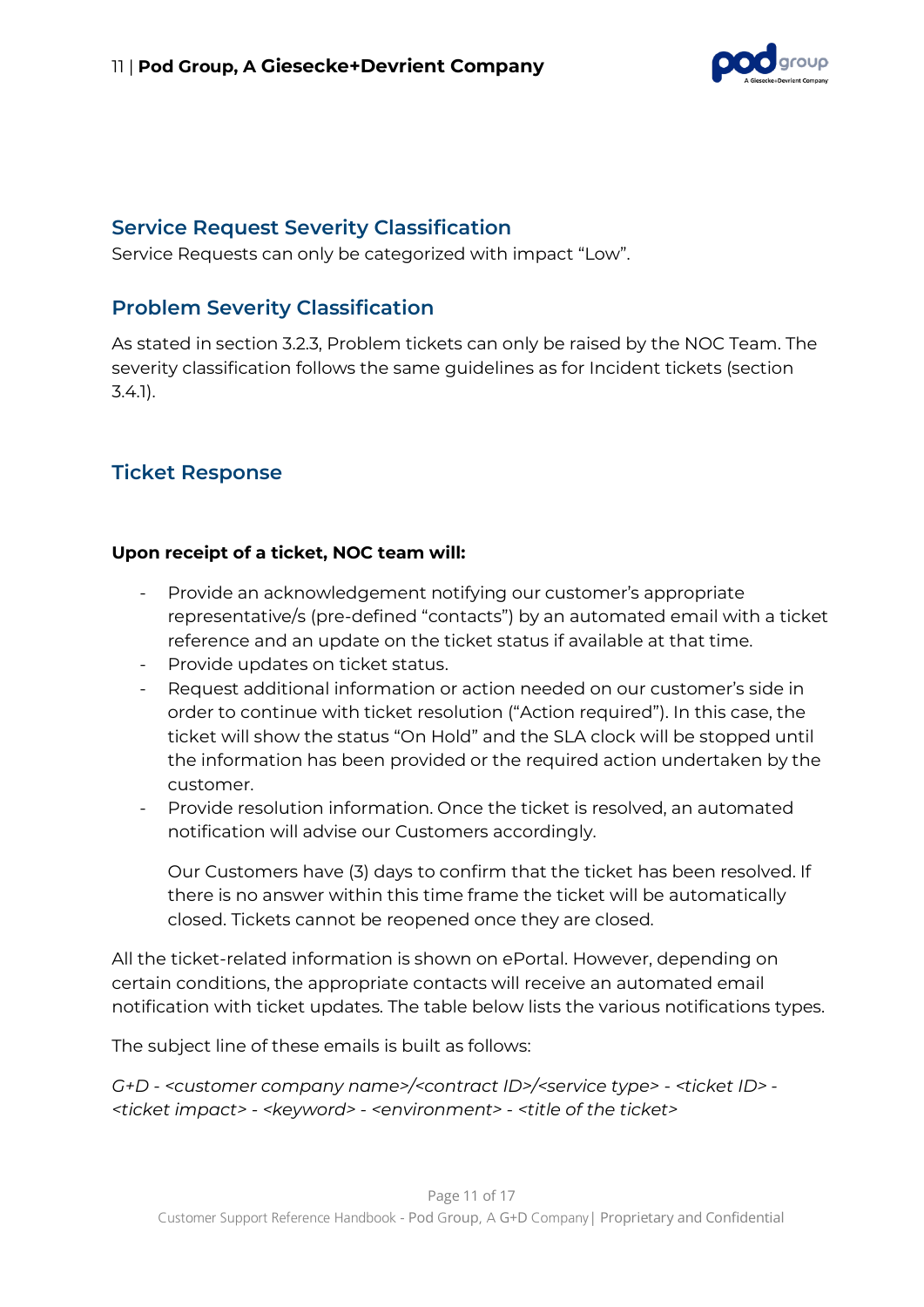

| <b>Notification</b><br>(subject<br>keyword) | <b>Description of Notification</b>                                                                                         | <b>Applicable</b><br><b>Ticket Types</b> |
|---------------------------------------------|----------------------------------------------------------------------------------------------------------------------------|------------------------------------------|
|                                             | Notification is generated when the ticket has been<br>created                                                              | INC/SRQ/PRB                              |
| <b>UPDATE</b>                               | Customer or G+D has updated the ticket                                                                                     | INC/SRQ                                  |
| <b>ACTION</b><br><b>REQUIRED</b>            | Ticket is pending input or action from Customer. SLA<br>clock is stopped until input is provided or the action<br>executed | INC/SRQ                                  |
| <b>COMPLETED</b>                            | Ticket has been resolved                                                                                                   | INC/SRQ/PRB                              |
| <b>CLOSED</b>                               | Ticket has been closed                                                                                                     | INC/SRQ/PRB                              |
| <b>WITHDRAWN</b>                            | Ticket has been withdrawn (cancelled)                                                                                      | INC/SRO/PRB                              |

# <span id="page-11-0"></span>Ticket Resolution and Closure

Incidents will be deemed to have been resolved upon either successful workaround or resolution of the problems identified in the report and/or upon agreement by both parties that the incident was not an incident or that the incident was not a responsibility of Pod Group.

Our Customers shall be deemed to have consented to incident closure unless the NOC team is notified to the contrary within three (3) business days after receipt of email notice from the NOC team that an incident has been resolved. All updates are done via the ePortal or by email.

"Problem reports" are provided as the Root Cause Analysis for **all "High" impact incidents.**

As a guideline this report will include the following:

- A high level summary of the incident
- An overview of the impact of the incident
- Details of root cause
- Proposed solution.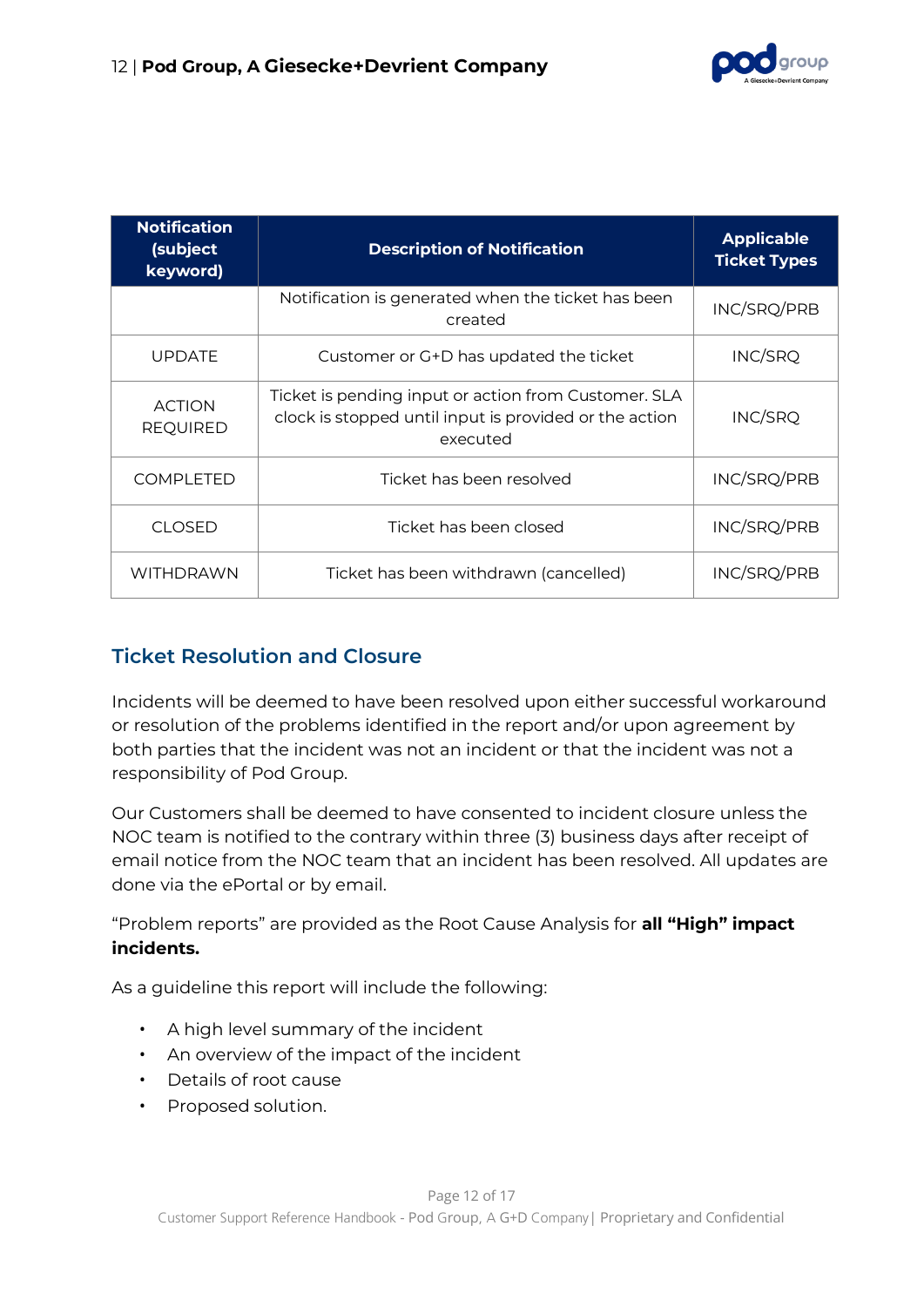

## <span id="page-12-0"></span>Change Management

A Change is defined as the addition, modification or removal of anything that could affect the Service contracted by the customer.

The objective of the Change Management Process is to guarantee that all changes are applied in a controlled manner with minimum disruption to the service and following agreed processes between our Customers and Pod Group.

Changes may be requested by either party. However, only NOC team can create a Change Request (CHG) ticket. If our Customers require a change the process is initiated via a Service Request. Upon evaluation of this Service Request (SRQ) NOC team will create a Change Request and refer to the SRQ for additional information.

Changes out of scope of the contractual service require further evaluation by Pod Group and might result in additional cost to our Customers. In this case, approval from our Customers is needed to proceed with the Change Request.

#### Change Classification

G+D Change Management process supports three main change classifications: standard, emergency, and normal.

#### Standard Changes

A Standard Change is a low risk and low impact change that is pre-defined and preapproved.

This change type follows a standard operating procedure and does not follow the conventional process flow. The purpose of pre-approved Standard Changes is to speed up the change process in a controlled way.

#### Emergency Changes

An Emergency Change is the highest priority change type that must be implemented as soon as possible. Emergency Changes may have to be deployed to resolve a major incident or implement a security patch. The aim is to keep emergency changes to a minimum.

#### Normal Changes

Normal Changes are all changes that require a full change management review by a Change Advisory Board (CAB). A Normal Change can be triggered and rejected by both parties.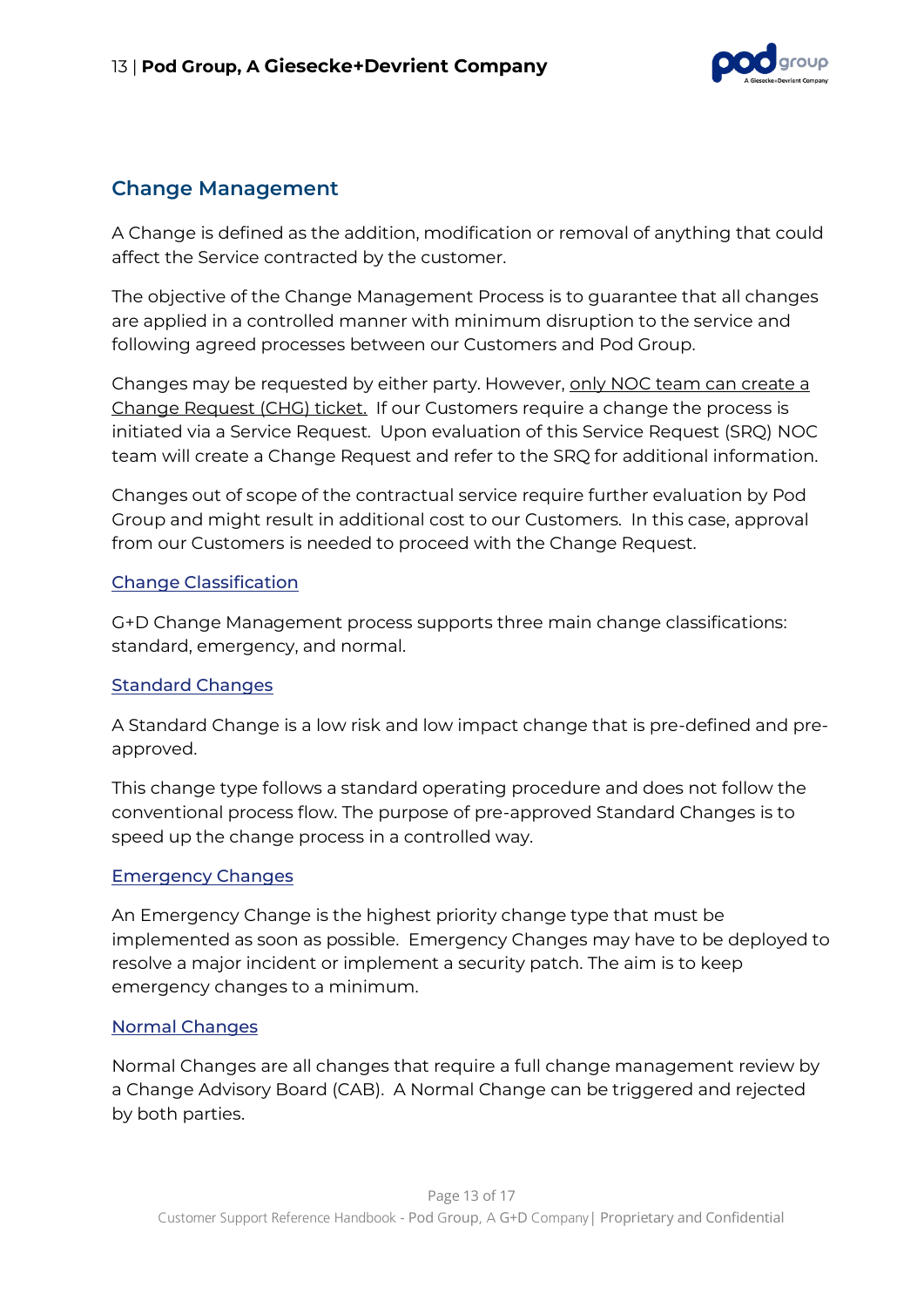

Any change that is not a Standard Change or Emergency Change constitutes a Normal Change. The default notice period given before any change implementation starts ("lead time") is 5 working days.

#### Patching

Pod Group takes every precaution to protect customer data and ensure services are up to date with the latest security patches from 3<sup>rd</sup> party vendors or the Pod Group IT team. Patching is subjected to formal change management procedures in all cases.

New patches are thoroughly tested in staging environments prior to being deployed in either customer pre-production or production environment. Once testing is complete, Pod Group will then schedule a date and time for the patch to be installed on the customer pre-production environments (if applicable). Only after successful testing in the pre-production environment will the patch be applied to the customer production environment.

## <span id="page-13-0"></span>Maintenance Windows

"Maintenance Window", refers to agreed slots in which Pod Group executes planned (normal) changes that "may" impact the services provided to our customers (refer to section 3.7.1 for additional details on Change Classifications).

## <span id="page-13-1"></span>Notifications

Before Pod Group carries out any Planned Work, which is expected to impact and/or likely to cause alarms on the Service, it will provide the other Party with notice of such Planned Work as follows:

- For Planned Work to the Service not involving a Planned Outage, Pod Group will provide the other with not less than 24 hours' notice of the commencement of work by email, subject to the emergency Planned Work provisions.
- Should it be necessary for Planned Work to involve a Planned Outage (including Beta services), Pod Group will provide notice to the other party by email of the Planned Outage (hereinafter referred to in this paragraph as a "Planned Outage Notice"). Such notice shall be given by the serving Party as many days prior to the commencement of such Planned Work as it is reasonably able to provide, but in any case not less than three (3) days prior to the commencement of such Planned Work.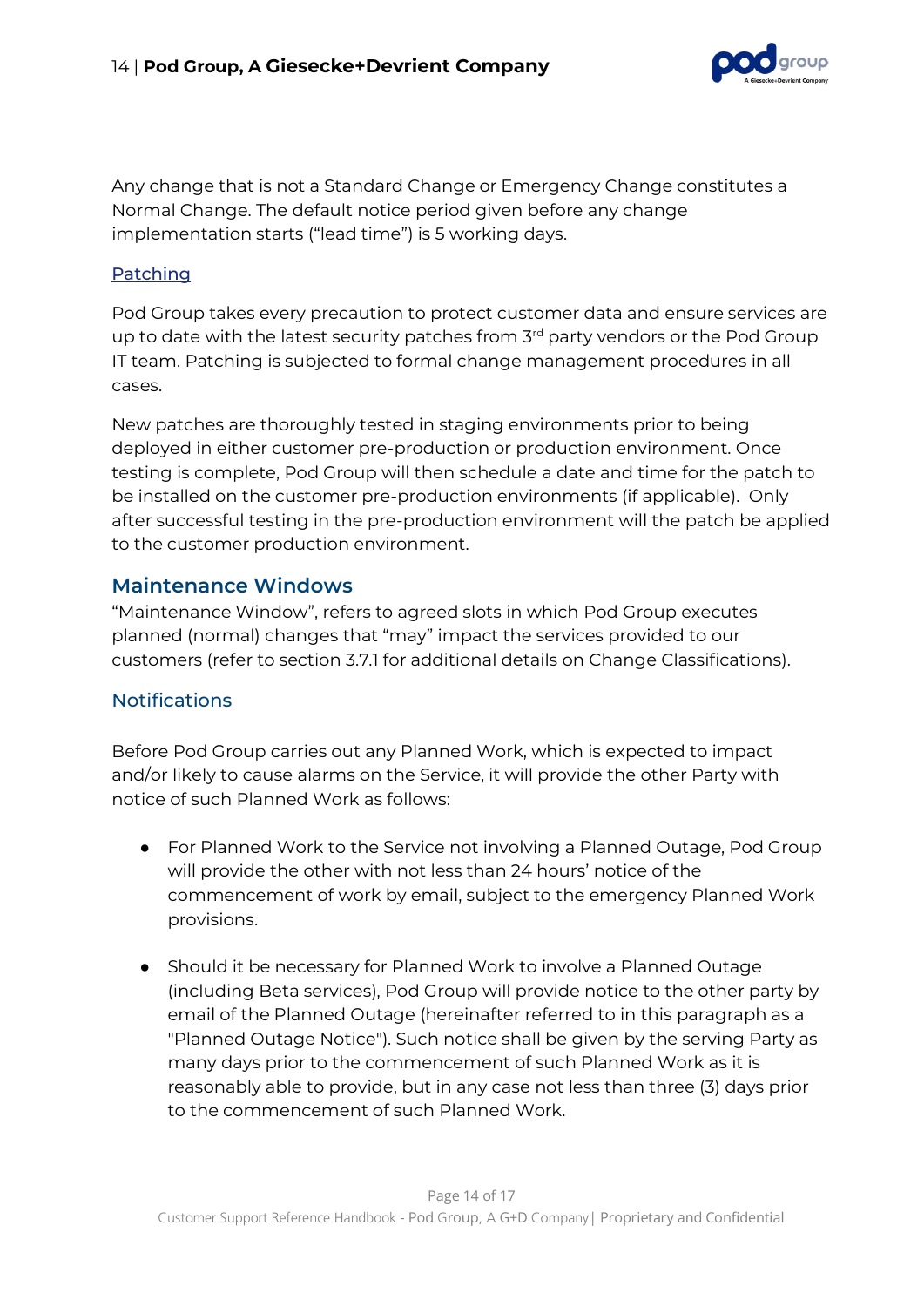

Where emergency Planned Work is required, Pod Group will notify the details of the Planned Work via email.

Pod Group shall specify in all Planned Outage Notices the proposed duration of a Planned Outage, together with details of the Planned Work.

- Should either Party reasonably consider that the duration specified in the Planned Outage Notice exceeds an acceptable period for the carrying out of such Planned Work, that Party will be entitled within 24 hours of receipt of the Planned Outage Notice (or in the event of emergency Planned Work, within such period as is reasonable in the circumstances), to give a counternotice to the serving Party in writing of the duration of Planned Outage which the Party considers to be acceptable, together with a supporting method statement for the effectuation of such Planned Work. The serving Party will take such counter-notice into consideration, but will ultimately retain absolute discretion as to the method and duration required for carrying out the Planned Work.
- In respect of Planned Work which will require a Planned Outage, Pod Group will use all reasonable endeavours to minimize the duration of any Planned Outage.

Our Customers must also notify Pod Group of any relevant change executed on their side that could have an impact on the services through a Service Request ticket.

## <span id="page-14-0"></span>Challenges to Change Notifications

In scenarios where, for technical or business reasons, planned changes cannot be accommodated by either party, the change notification must be challenged within 2 business days of being received.

The change may then be rescheduled or a meeting arranged to agree the implementation at mutual consent, except in cases in which the object of the change is a shared component where Pod Group, for security, operational or business related reasons, needs to execute it within a given time schedule.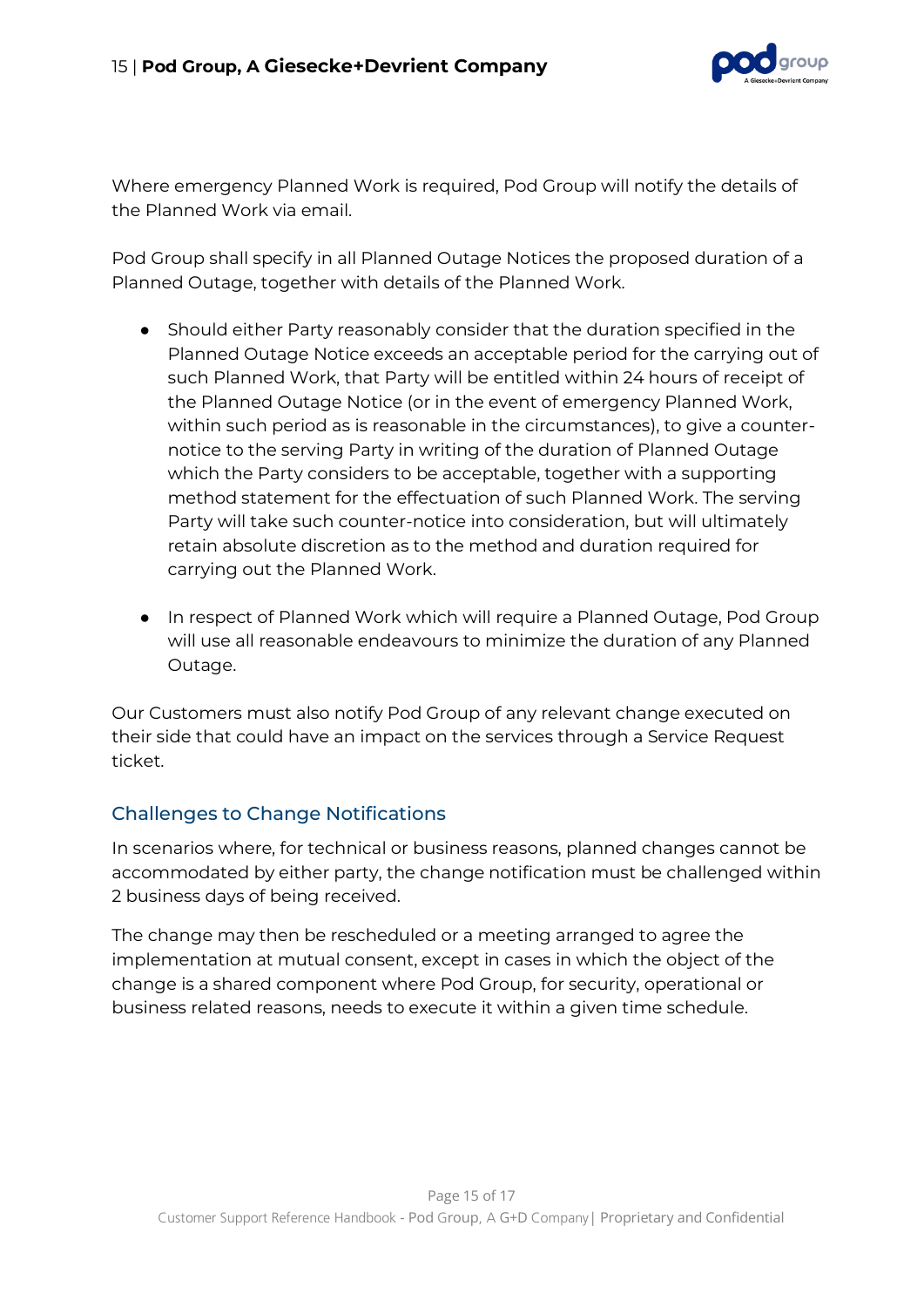

## <span id="page-15-0"></span>Professional Services Escalation Matrix

| <b>Level/Role</b>                                                | <b>Name</b>                                                                       | <b>Phone</b>                                                                                                                       |
|------------------------------------------------------------------|-----------------------------------------------------------------------------------|------------------------------------------------------------------------------------------------------------------------------------|
| Level 0:<br>NOC team                                             | <b>NOC team</b>                                                                   | UK: +44 (0)1223 850 900<br>USA: +1 415 7070 500<br>Spain: +34 954 050 200<br>Hong Kong: +852 5803 2400<br>Mexico: +52 55 5350 2400 |
| Level 1:<br>Cloud or DC<br>Manager/Engineer<br>Support Team Lead | EMEA:<br>Martin Poncelas<br>APAC:<br>Sunny Mak<br>America:<br>Milena Isidore Resk | UK: +44 (0)1223 850 900<br>USA: +1 415 7070 500<br>Spain: +34 954 050 200<br>Hong Kong: +852 5803 2400<br>Mexico: +52 55 5350 2400 |

# Annexes

# *Annex 1. Service Level Agreement*

#### Incident SLA Milestones

| <b>Milestone</b>                                        | <b>Description</b>                                                                                                                                                                                                                                                                                                                          | <b>Impact</b><br><b>High</b> | <b>Impact</b><br><b>Medium</b> | <b>Impact Low</b> |
|---------------------------------------------------------|---------------------------------------------------------------------------------------------------------------------------------------------------------------------------------------------------------------------------------------------------------------------------------------------------------------------------------------------|------------------------------|--------------------------------|-------------------|
| <b>SLA Start date and</b><br>time - Event start<br>(M0) | The timestamp at which the incident was detected, reported through the<br>Event Management system and documented in the Ticketing System.<br>This only applies for working days with the exception of public holidays.                                                                                                                      |                              |                                |                   |
| Acknowledgement<br>date and time                        | The maximum time allotted between the point an incident is internally<br>detected to the point the Customer is provided the report of the<br>detected incident or the timeframe within which the NOC team<br>acknowledges receipt of an Incident notification. This only applies for<br>working days with the exception of public holidays. |                              |                                |                   |
| Acknowledgment time                                     |                                                                                                                                                                                                                                                                                                                                             | Within 1<br>hour             | Within 2<br>hours              | Within 3 hours    |